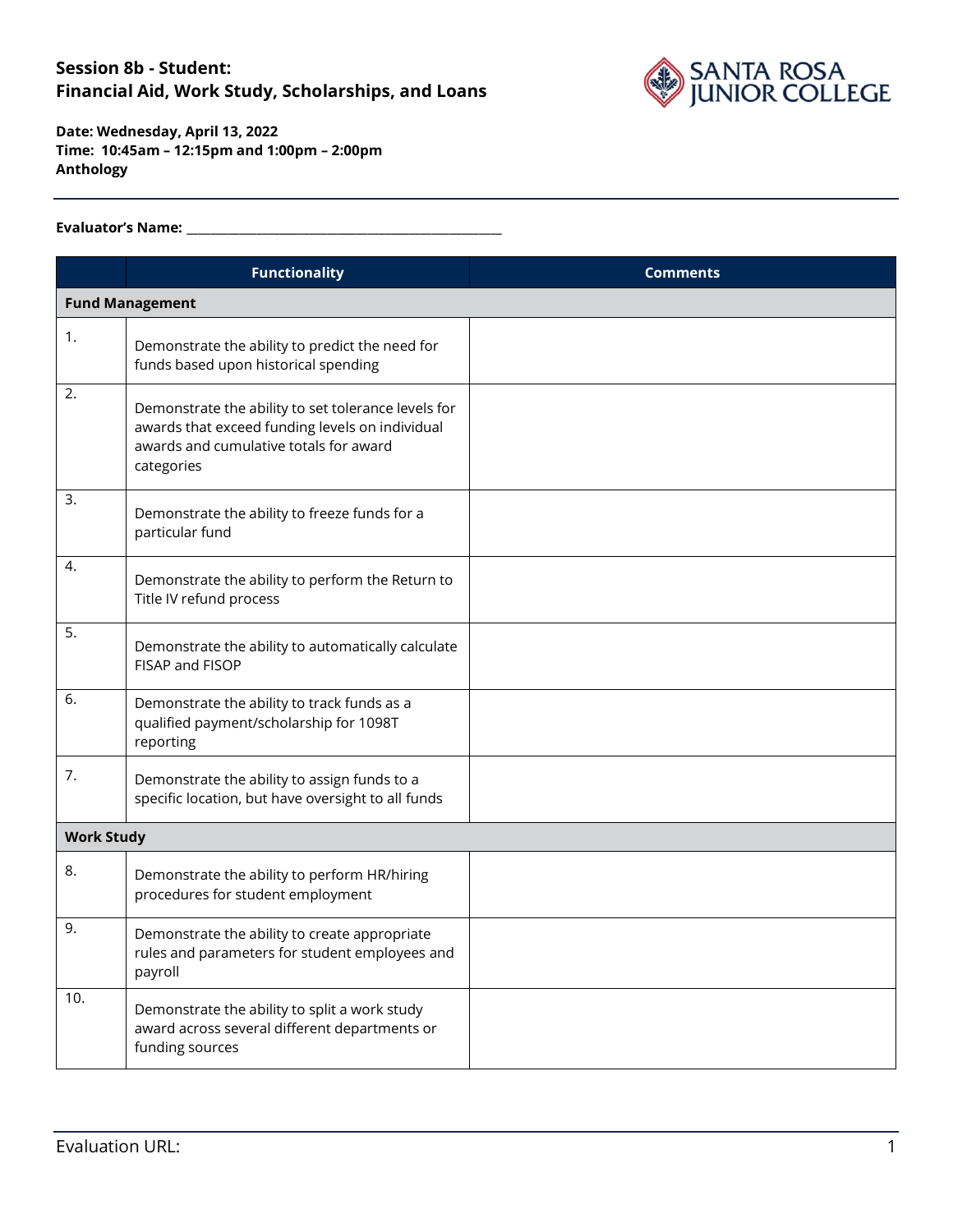

|                     | <b>Functionality</b>                                                                                                                                               | <b>Comments</b> |
|---------------------|--------------------------------------------------------------------------------------------------------------------------------------------------------------------|-----------------|
| 11.                 | Demonstrate the ability to track students'<br>earnings, segmented by institutional, state, or<br>federal funding sources                                           |                 |
| 12.                 | Demonstrate the ability for a student to submit<br>time via the web                                                                                                |                 |
| 13.                 | Demonstrate the ability for electronic approvals<br>of a student's timesheet                                                                                       |                 |
| 14.                 | Demonstrate the ability to automatically pay a<br>student without exceeding the amount of their<br>award                                                           |                 |
| 15.                 | Demonstrate the ability, on an exception basis, to<br>pay a student in excess of their award                                                                       |                 |
| 16.                 | Demonstrate the ability to retroactively reallocate<br>a student's earnings to various funding sources                                                             |                 |
| 17.                 | Demonstrate the ability to generate notices to<br>departments and students when an earnings<br>threshold is approaching or exceeded                                |                 |
| 18.                 | Demonstrate the ability to generate a report that<br>identifies students who are not using a specified<br>percentage or dollar amount of their work study<br>award |                 |
| 19.                 | Demonstrate the ability to generate a report that<br>identifies students who are also regular<br>employees of the institution                                      |                 |
| <b>Scholarships</b> |                                                                                                                                                                    |                 |
| 20.                 | Demonstrate the ability to create a new award<br>fund and update existing award funds.                                                                             |                 |
| 21.                 | Demonstrate the ability to create rules that<br>govern the use of funds from a particular<br>scholarship fund (e.g., student major, dollar<br>amount)              |                 |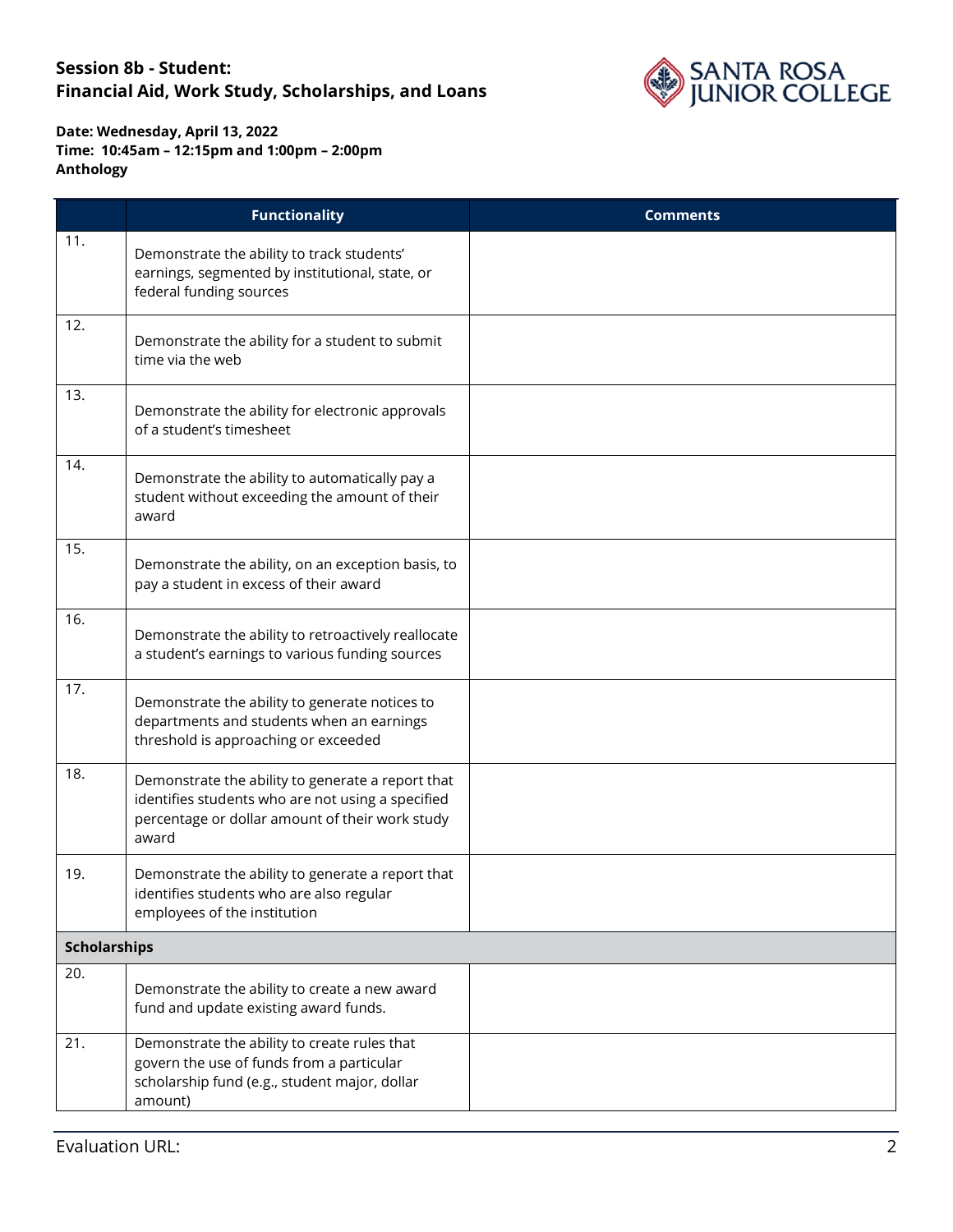

|               | <b>Functionality</b>                                                                                                                                     | <b>Comments</b> |
|---------------|----------------------------------------------------------------------------------------------------------------------------------------------------------|-----------------|
| 22.           | Demonstrate the ability to award a scholarship<br>and that it can be divided across POEs.                                                                |                 |
| 23.           | Demonstrate the ability to track students who<br>receive a scholarship to ensure their continuing<br>eligibility                                         |                 |
| 24.           | Demonstrate the ability to reconcile scholarship<br>awards and funding                                                                                   |                 |
| 25.           | Demonstrate the ability to generate reports on<br>scholarship awards and financial data to the<br>scholarship sponsors                                   |                 |
| <b>Grants</b> |                                                                                                                                                          |                 |
| 26.           | Demonstrate the awarding and ongoing<br>management of institutional grants.                                                                              |                 |
| 27.           | Demonstrate the awarding and ongoing<br>management of non-institutional grants, e.g., Pell,<br>CA State grants, including Pell schedules and<br>formulas |                 |
| Loans         |                                                                                                                                                          |                 |
| 28.           | Demonstrate the awarding and ongoing<br>management of direct loans.                                                                                      |                 |
| 29.           | Demonstrate the ability to create rules that<br>govern the use of loans from a particular loan<br>fund related to annual/aggregate loan limits.          |                 |
| 30.           | Demonstrate the ability to track students who<br>receive a loan to ensure their initial and<br>continuing eligibility                                    |                 |
| 31.           | Demonstrate the ability to assign student/parent<br>loan counseling functions (MPN, Entrance<br>counseling)                                              |                 |
| 32.           | Demonstrate the ability to manage loan default<br>processes using NSLDS information                                                                      |                 |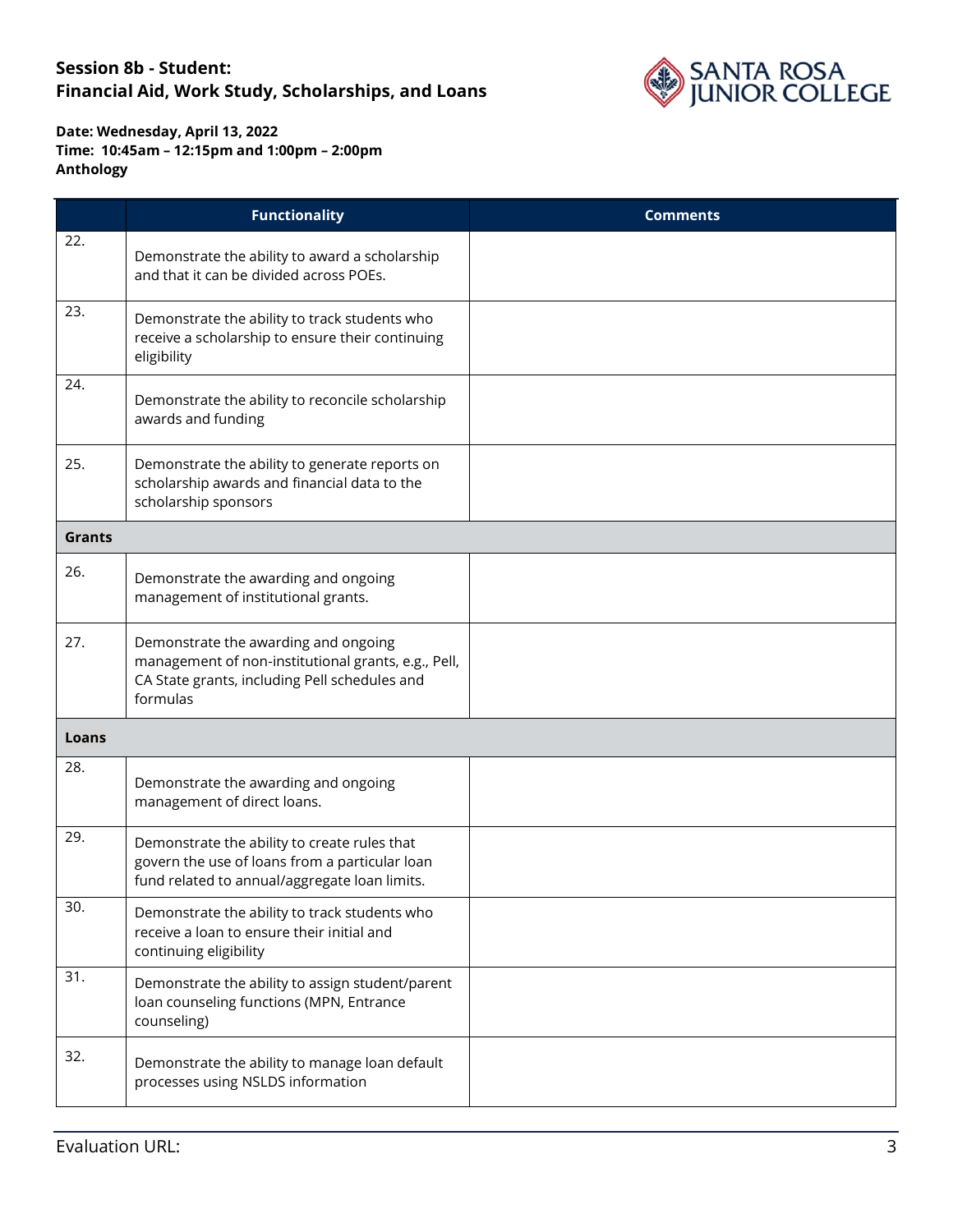

|     | <b>Functionality</b>                                                                    | <b>Comments</b> |
|-----|-----------------------------------------------------------------------------------------|-----------------|
| 33. | Demonstrate ability to increase loan amounts<br>mid-year due to grade or degree change. |                 |